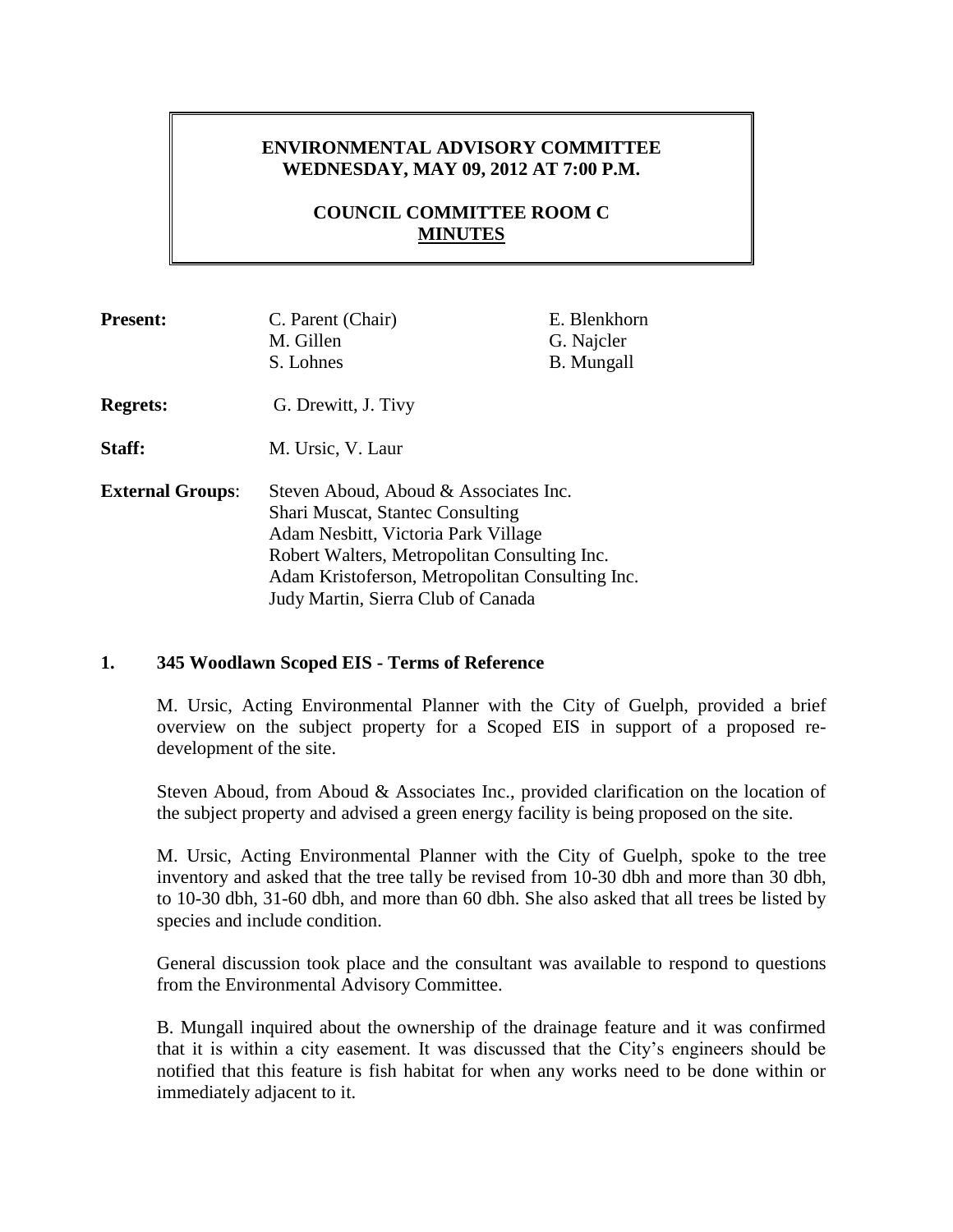Moved by E. Blenkhorn and seconded by B. Mungall

"That the Environmental Advisory Committee accept the Terms of Reference for an Environmental Impact Study prepared by Aboud & Associates Inc. for 345 Woodlawn subject to the following revisions and approval by the City's Environmental Planner:

That the EIS TOR be revised to:

- Refer to OPA 42 as the primary policy framework;
- Replace "fish only" with "verification of fish habitat" (Clause 2);
- Add pre-development drainage to Clause 2;
- Include two breeding bird surveys; and
- Include specific surveys for Butternut."

**Motion Carried -Unanimous-**

## **2. University of Guelph Victoria Road Lands Full EIS - Terms of Reference**

M. Ursic, Acting Environmental Planner with the City of Guelph, provided a brief overview on the subject property for a proposed Scoped EIS in support of an Official Plan Amendment and Zoning By-law Amendment for a Plan of Condominium.

Shari Muscat, from Stantec Consulting, advised that several field surveys have already been undertaken to confirm conditions on the subject property. It was advised that future field studies will be conducted on the subject property and on adjacent properties where access has been granted.

Shari Muscat also noted that the Provincially Significant Wetland boundary has been confirmed.

General discussion took place and the Environmental Advisory Committee noted the following items:

- The need to include surveys specific for reptile Species at Risk potentially present within the subject lands; and
- The need for the proponent to approach Waterworks for access to the Carter Well property (specifically portions of it that are within 120 metres of the subject property).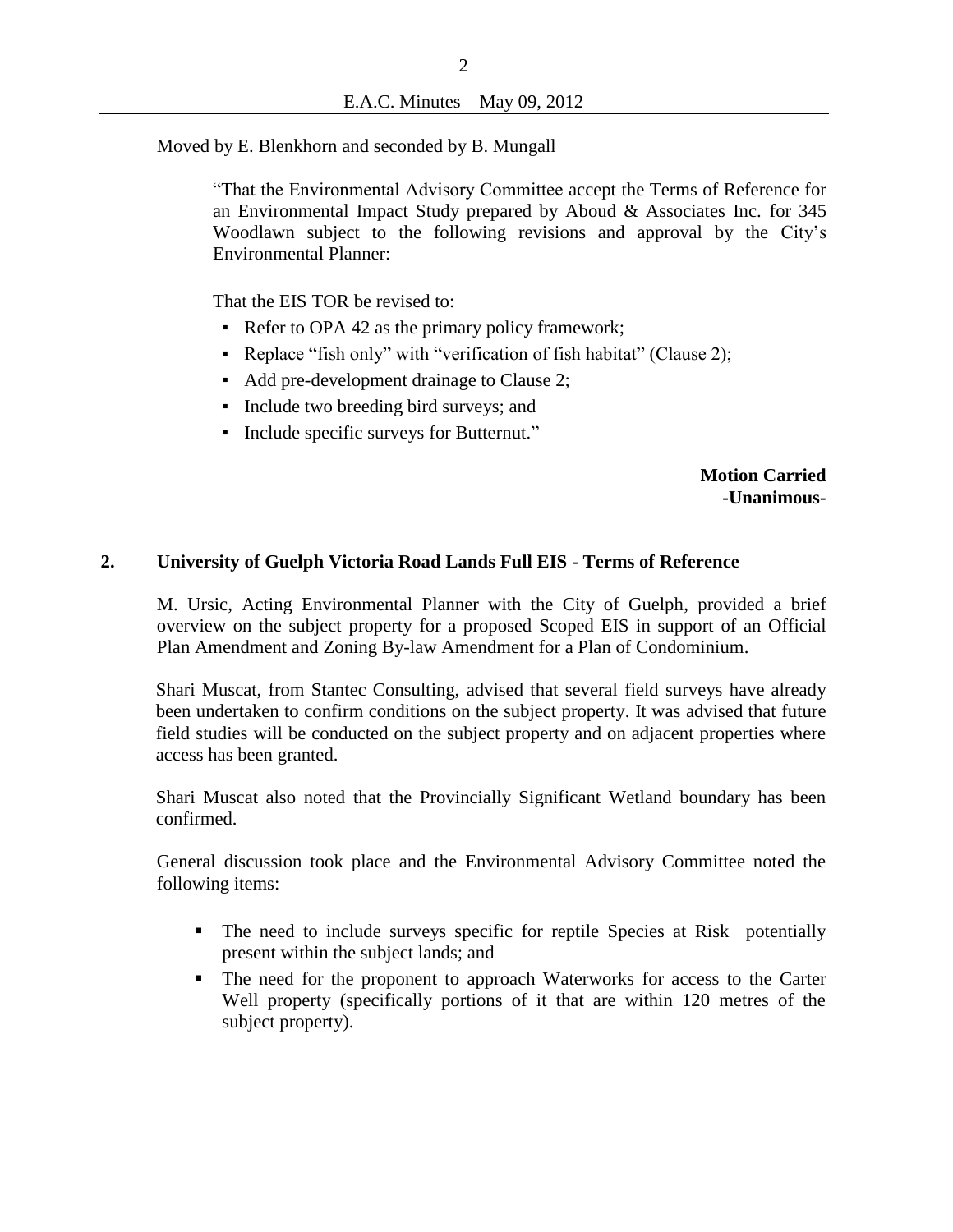Moved by M. Gillen and seconded by G. Najcler

"That the Environmental Advisory Committee accepts the Terms of Reference for an Environmental Impact Study prepared by Stantec Consulting Ltd. for the University of Guelph Victoria Road Lands subject to the following revisions and approval by the City's Environmental Planner:

That the EIS TOR be revised to:

- Specifically refer to OPA 42 as the primary policy framework.
- Add the Torrance Creek Subwatershed Study, both Guelph Natural Heritage Strategy Phase 2 reports (Volumes 1 and 2), and the draft Significant Wildlife Habitat Technical Guidelines for 6E to the list of background documents to be consulted.
- Correct MNIC to NHIC.
- Specify that surveys should extend at least 120m from the subject lands boundaries and include specific searches for Butternut.
- Require one more amphibian survey in early spring 2013.
- Make the following changes under "Reporting":
	- add a policy conformity section
	- add "protection" to clause (iv)
	- delete the reference to an "Environmental Management Plan"
	- add "short-term monitoring" to clause (v), and
	- add a clause regarding the need to address the need for a Tree Inventory and Preservation Plan.
- Include surveys specific for reptile Species at Risk potentially present within the subject lands; and
- Approach Waterworks for access to the Carter Well property (specifically portions of it that are within 120 metres of the subject property)."

**Motion Carried -Unanimous-**

#### **3. Victoria Park Village 1159 Victoria Road EIR - Terms of Reference**

M. Ursic, Acting Environmental Planner with the City of Guelph, provided a brief overview on the subject property and reviewed the staff report.

Shari Muscat, from Stantec Consulting, advised that the plan has been modified to remove lots 44, 45 and 46 out of the buffer.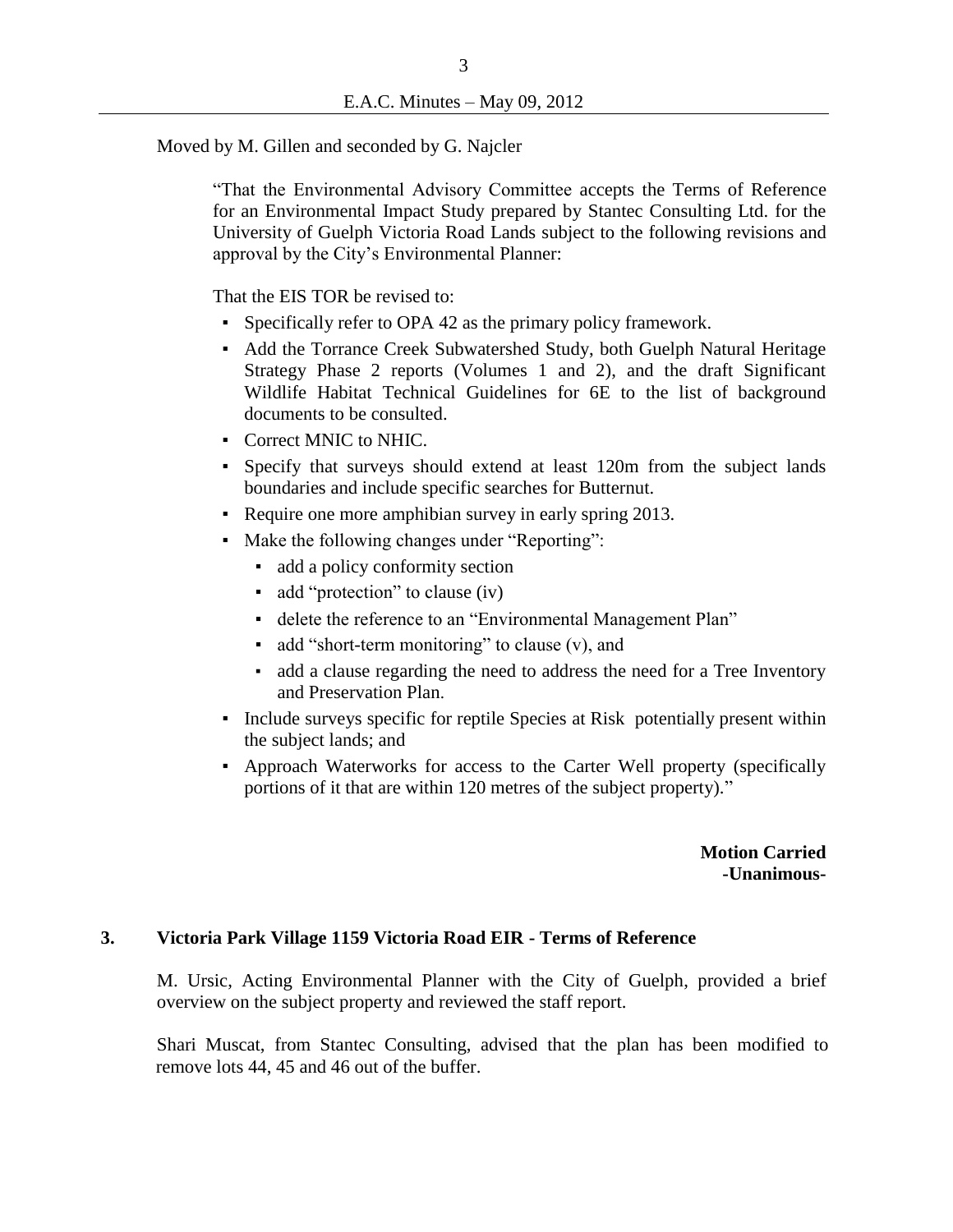Shari Muscat also noted that Pond "A" will change due to channel realignment. The pond will be off-line and the stream will be realigned in consultation with GRCA. Once offline, Pond "A" will be incorporated into the stormwater management plan.

The floor was opened to delegations.

### *Delegation:*

Judy Martin, on behalf of the Sierra Club of Canada, noted that the last EIS was seen in 2005 and there was no opportunity to review or provide comments on the subsequent EIS Addendum (from 2009). Judy also suggested that the wetland boundary assessment belongs in the EIS and not in the EIR.

General discussion took place and the consultant was available to respond to questions from the Environmental Advisory Committee.

Moved by G. Najcler and seconded by B. Mungall

"That the Environmental Advisory Committee accepts the Terms of Reference for an Environmental Implementation Report prepared by Stantec Consulting Ltd. for 1159 Victoria Road subject to the following revisions and approval by the City's Environmental Planner:

That the EIR TOR be revised to:

- 1. Confirm that lots 44, 45 and 46 at the southwestern corner of the site will be removed from within the 30 m wetland buffer;
- 2. Ensure any impacts that the revised site design may have on the environmental features being protected (as per the EIS) and their functions, particularly as it relates to hydrology and hydrogeology, are addressed;
- 3. Commit to re-staking of the PSW boundary if it has not been done within the past five years, and incorporation of this boundary into all forthcoming plans;
- 4. Stipulate that the conditions of development approval will be provided in the EIR, along with the recommendations from the EIS;
- 5. Require a specific survey for **Butternut**;
- 6. Include a requirement for compensation for the loss of the northern hedgerow;
- 7. Specify that the EIR is to include a detailed description of the methods for removing the on-line pond and establishing the channel realignment. This should include aspects such as timing (e.g., fisheries windows, amphibian and reptile lifecycle requirements, particularly hibernation, breeding birds, etc.), methodology (e.g., fish/amphibian/herptile/ rare plant salvage, dewatering, etc.) and construction controls (e.g., erosion control, silt fencing, monitoring, etc.);